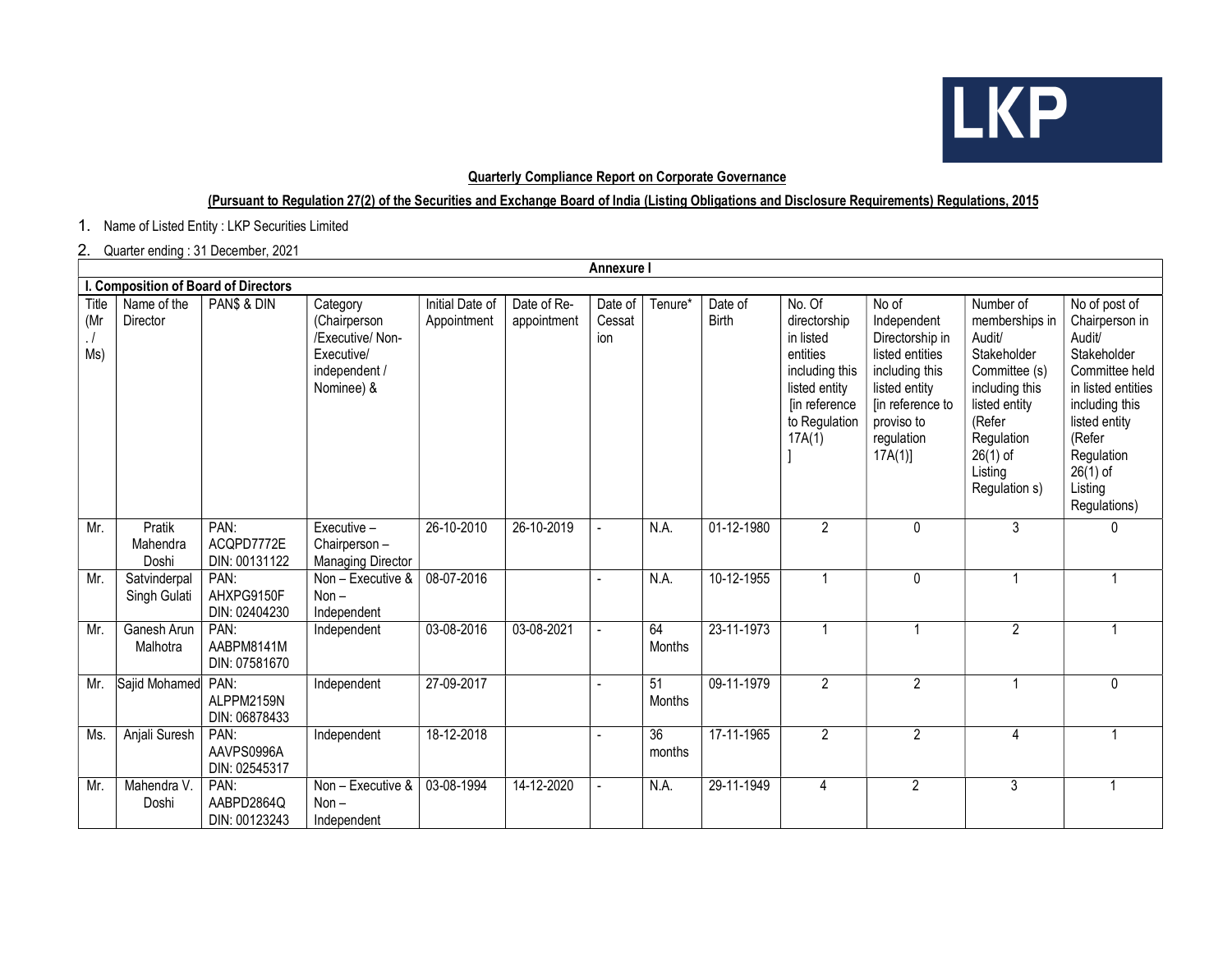

|                                                                                                                                                                                                                                                                                                                                                                                                                                                                             | Whether Regular chairperson appointed                                         |                               |  |                                                          | Yes                                                                               |                                                                |                          |  |  |  |  |
|-----------------------------------------------------------------------------------------------------------------------------------------------------------------------------------------------------------------------------------------------------------------------------------------------------------------------------------------------------------------------------------------------------------------------------------------------------------------------------|-------------------------------------------------------------------------------|-------------------------------|--|----------------------------------------------------------|-----------------------------------------------------------------------------------|----------------------------------------------------------------|--------------------------|--|--|--|--|
|                                                                                                                                                                                                                                                                                                                                                                                                                                                                             | Whether Chairperson is related to managing director or CEO                    |                               |  |                                                          | Yes#                                                                              |                                                                |                          |  |  |  |  |
|                                                                                                                                                                                                                                                                                                                                                                                                                                                                             | \$PAN of any director would not be displayed on the website of Stock Exchange |                               |  |                                                          |                                                                                   |                                                                |                          |  |  |  |  |
| &Category of directors means executive/non-executive/independent/Nominee. if a director fits into more than one category write all categories separating them with hyphen<br>* to be filled only for Independent Director. Tenure would mean total period from which Independent director is serving on Board of directors of the listed entity in continuity without any cooling off<br>period.<br># Mr. Pratik Doshi is the Chairman and Managing Director of the Company |                                                                               |                               |  |                                                          |                                                                                   |                                                                |                          |  |  |  |  |
| <b>II. Composition of Committees</b>                                                                                                                                                                                                                                                                                                                                                                                                                                        |                                                                               |                               |  |                                                          |                                                                                   |                                                                |                          |  |  |  |  |
| Name of Committee                                                                                                                                                                                                                                                                                                                                                                                                                                                           | Whether Regular<br>chairperson<br>appointed                                   | Name of Committee members     |  |                                                          | Category (Chairperson / Executive / Non-<br>Executive / Independent / Nominee) \$ | Date of<br>Appointment                                         | Date of Cessation        |  |  |  |  |
| 1. Audit Committee                                                                                                                                                                                                                                                                                                                                                                                                                                                          | Yes                                                                           | Mr. Ganesh Malhotra           |  |                                                          | Chairperson - Non- Executive - Independent                                        | 03-08-2016                                                     | $\sim$                   |  |  |  |  |
|                                                                                                                                                                                                                                                                                                                                                                                                                                                                             |                                                                               | Mr. Sajid Mohamed             |  |                                                          | Non-Executive - Independent                                                       |                                                                | $\overline{a}$           |  |  |  |  |
|                                                                                                                                                                                                                                                                                                                                                                                                                                                                             |                                                                               | Mr. Pratik Doshi              |  | Executive                                                |                                                                                   |                                                                | $\overline{a}$           |  |  |  |  |
|                                                                                                                                                                                                                                                                                                                                                                                                                                                                             |                                                                               | Ms. Anjali Suresh             |  | Non-Executive - Independent                              |                                                                                   | 30-01-2020<br>03-08-2016                                       | $\mathbf{r}$             |  |  |  |  |
| 2. Nomination & Remuneration                                                                                                                                                                                                                                                                                                                                                                                                                                                | Yes                                                                           | Mr. Ganesh Malhotra           |  |                                                          | Chairperson - Non- Executive - Independent                                        |                                                                |                          |  |  |  |  |
| Committee                                                                                                                                                                                                                                                                                                                                                                                                                                                                   |                                                                               | Mr. Sajid Mohamed             |  |                                                          | Non-Executive - Independent                                                       |                                                                | $\overline{\phantom{a}}$ |  |  |  |  |
|                                                                                                                                                                                                                                                                                                                                                                                                                                                                             |                                                                               | Mr. Satvinderpal Singh Gulati |  | Non-Executive                                            |                                                                                   |                                                                |                          |  |  |  |  |
|                                                                                                                                                                                                                                                                                                                                                                                                                                                                             |                                                                               | Ms. Anjali Suresh             |  | Non-Executive - Independent                              |                                                                                   | 30-01-2020                                                     |                          |  |  |  |  |
| 3. Stakeholders Relationship                                                                                                                                                                                                                                                                                                                                                                                                                                                | Yes                                                                           | Mr. Satvinderpal Singh Gulati |  | Chairperson - Non- Executive                             |                                                                                   | 03-08-2016<br>03-08-2016                                       |                          |  |  |  |  |
| Committee                                                                                                                                                                                                                                                                                                                                                                                                                                                                   |                                                                               | Mr. Pratik Doshi              |  | Executive                                                | Non-Executive - Independent                                                       |                                                                |                          |  |  |  |  |
|                                                                                                                                                                                                                                                                                                                                                                                                                                                                             |                                                                               | Mr. Ganesh Malhotra           |  |                                                          |                                                                                   |                                                                | $\overline{a}$           |  |  |  |  |
|                                                                                                                                                                                                                                                                                                                                                                                                                                                                             |                                                                               | Ms. Anjali Suresh             |  |                                                          | Non-Executive - Independent                                                       |                                                                | $\overline{a}$           |  |  |  |  |
| 4. Corporate Social Responsibility                                                                                                                                                                                                                                                                                                                                                                                                                                          | Yes                                                                           | Ms. Anjali Suresh             |  |                                                          | Chairperson - Non- Executive - Independent                                        | 04-02-2019                                                     |                          |  |  |  |  |
| Committee                                                                                                                                                                                                                                                                                                                                                                                                                                                                   |                                                                               | Mr. Pratik Doshi              |  | Executive                                                |                                                                                   | 04-02-2019                                                     |                          |  |  |  |  |
|                                                                                                                                                                                                                                                                                                                                                                                                                                                                             | Mr. Satvinderpal Singh Gulati                                                 |                               |  | Non-Executive                                            |                                                                                   | 04-02-2019                                                     |                          |  |  |  |  |
| 5. Risk Management Committee<br>Not Applicable                                                                                                                                                                                                                                                                                                                                                                                                                              |                                                                               |                               |  |                                                          |                                                                                   |                                                                |                          |  |  |  |  |
| &Category of directors means executive/non-executive/independent/Nominee. if a director fits into more than one category write all categories separating them with hyphen                                                                                                                                                                                                                                                                                                   |                                                                               |                               |  |                                                          |                                                                                   |                                                                |                          |  |  |  |  |
| III. Meeting of Board of Directors                                                                                                                                                                                                                                                                                                                                                                                                                                          |                                                                               |                               |  |                                                          |                                                                                   |                                                                |                          |  |  |  |  |
| Date(s) of Meeting (if any) in the<br>previous quarter                                                                                                                                                                                                                                                                                                                                                                                                                      | Date(s) of Meeting (if any) in the<br>Quorum met*<br>relevant quarter         |                               |  | Whether requirement of   Number of Directors<br>present* | Number of independent<br>directors present*                                       | Maximum gap between any<br>two consecutive (in number of days) |                          |  |  |  |  |
| 29-07-2021                                                                                                                                                                                                                                                                                                                                                                                                                                                                  | 25-10-2021<br>Yes                                                             |                               |  | 6                                                        | 3                                                                                 |                                                                | $\overline{87}$          |  |  |  |  |
| * to be filled in only for the current quarter meetings                                                                                                                                                                                                                                                                                                                                                                                                                     |                                                                               |                               |  |                                                          |                                                                                   |                                                                |                          |  |  |  |  |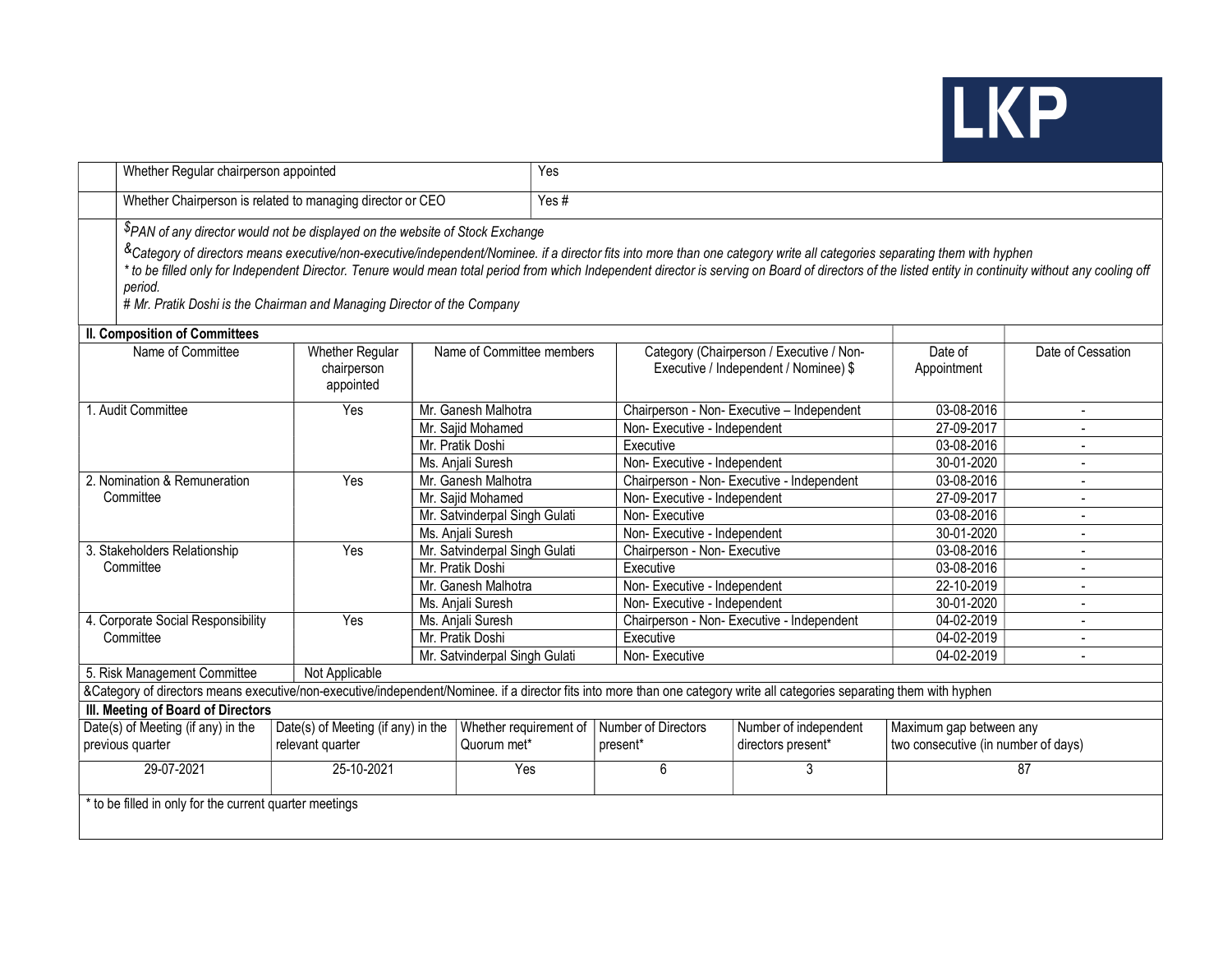

| <b>IV. Meetings of Committees</b>                                                                                                                                                                                                                                                                                                                                                                                                                                                                                                                                                                                                                                                                                                                                                                                                                                                                                                                                                                                                                                                            |                                                        |                     |                                                                                                                                       |                           |                                         |  |  |  |  |  |
|----------------------------------------------------------------------------------------------------------------------------------------------------------------------------------------------------------------------------------------------------------------------------------------------------------------------------------------------------------------------------------------------------------------------------------------------------------------------------------------------------------------------------------------------------------------------------------------------------------------------------------------------------------------------------------------------------------------------------------------------------------------------------------------------------------------------------------------------------------------------------------------------------------------------------------------------------------------------------------------------------------------------------------------------------------------------------------------------|--------------------------------------------------------|---------------------|---------------------------------------------------------------------------------------------------------------------------------------|---------------------------|-----------------------------------------|--|--|--|--|--|
| Date(s) of meeting of the                                                                                                                                                                                                                                                                                                                                                                                                                                                                                                                                                                                                                                                                                                                                                                                                                                                                                                                                                                                                                                                                    | Whether requirement of                                 | Number of Directors | Number of independent                                                                                                                 | Date(s) of meeting of the | Maximum gap between any two consecutive |  |  |  |  |  |
| committee in the relevant                                                                                                                                                                                                                                                                                                                                                                                                                                                                                                                                                                                                                                                                                                                                                                                                                                                                                                                                                                                                                                                                    | Quorum met (details)*                                  | present*            | directors present*                                                                                                                    | committee in the previous | meetings in number of days*             |  |  |  |  |  |
| quarter                                                                                                                                                                                                                                                                                                                                                                                                                                                                                                                                                                                                                                                                                                                                                                                                                                                                                                                                                                                                                                                                                      | quarter                                                |                     |                                                                                                                                       |                           |                                         |  |  |  |  |  |
| <b>Audit Committee</b>                                                                                                                                                                                                                                                                                                                                                                                                                                                                                                                                                                                                                                                                                                                                                                                                                                                                                                                                                                                                                                                                       |                                                        |                     |                                                                                                                                       |                           |                                         |  |  |  |  |  |
| 25-10-2021                                                                                                                                                                                                                                                                                                                                                                                                                                                                                                                                                                                                                                                                                                                                                                                                                                                                                                                                                                                                                                                                                   | Yes                                                    | 4                   |                                                                                                                                       | 29-07-2021                | $\overline{87}$                         |  |  |  |  |  |
| Nomination & Remuneration Committee                                                                                                                                                                                                                                                                                                                                                                                                                                                                                                                                                                                                                                                                                                                                                                                                                                                                                                                                                                                                                                                          |                                                        |                     |                                                                                                                                       |                           |                                         |  |  |  |  |  |
| 25-10-2021                                                                                                                                                                                                                                                                                                                                                                                                                                                                                                                                                                                                                                                                                                                                                                                                                                                                                                                                                                                                                                                                                   | Yes                                                    | 4                   |                                                                                                                                       | $\overline{\phantom{a}}$  | $\blacksquare$                          |  |  |  |  |  |
|                                                                                                                                                                                                                                                                                                                                                                                                                                                                                                                                                                                                                                                                                                                                                                                                                                                                                                                                                                                                                                                                                              |                                                        |                     | Stakeholders Relationship Committee                                                                                                   |                           |                                         |  |  |  |  |  |
| 25-10-2021                                                                                                                                                                                                                                                                                                                                                                                                                                                                                                                                                                                                                                                                                                                                                                                                                                                                                                                                                                                                                                                                                   | Yes                                                    | 4                   |                                                                                                                                       | $29-07-2021$              | 87                                      |  |  |  |  |  |
| ** to be filled in only for the current quarter meetings                                                                                                                                                                                                                                                                                                                                                                                                                                                                                                                                                                                                                                                                                                                                                                                                                                                                                                                                                                                                                                     |                                                        |                     | * This information has to be mandatorily be given for audit committee, for rest of the committees giving this information is optional |                           |                                         |  |  |  |  |  |
| V. Related Party Transactions                                                                                                                                                                                                                                                                                                                                                                                                                                                                                                                                                                                                                                                                                                                                                                                                                                                                                                                                                                                                                                                                |                                                        |                     |                                                                                                                                       |                           |                                         |  |  |  |  |  |
|                                                                                                                                                                                                                                                                                                                                                                                                                                                                                                                                                                                                                                                                                                                                                                                                                                                                                                                                                                                                                                                                                              |                                                        | <b>Subject</b>      |                                                                                                                                       |                           | <b>Compliance status (Yes/No/NA)</b>    |  |  |  |  |  |
| Whether prior approval of audit committee obtained                                                                                                                                                                                                                                                                                                                                                                                                                                                                                                                                                                                                                                                                                                                                                                                                                                                                                                                                                                                                                                           |                                                        |                     |                                                                                                                                       |                           | Yes                                     |  |  |  |  |  |
|                                                                                                                                                                                                                                                                                                                                                                                                                                                                                                                                                                                                                                                                                                                                                                                                                                                                                                                                                                                                                                                                                              | Whether shareholder approval obtained for material RPT |                     |                                                                                                                                       |                           | <b>NA</b>                               |  |  |  |  |  |
|                                                                                                                                                                                                                                                                                                                                                                                                                                                                                                                                                                                                                                                                                                                                                                                                                                                                                                                                                                                                                                                                                              |                                                        |                     | Whether details of RPT entered into pursuant to omnibus approval have been reviewed by the Audit Committee                            |                           | Yes                                     |  |  |  |  |  |
| Note:<br>In the column "Compliance Status", compliance or non-compliance may be indicated by Yes/No/N.A For example, if the Board has been composed in accordance with the requirements of Listing<br>$\mathbf{1}$<br>Regulations, "Yes" may be indicated. Similarly, in case the Listed Entity has no related party transactions, the words "N.A." may be indicated.<br>If status is "No" details of non-compliance may be given here.<br>2<br><b>VI. Affirmations</b>                                                                                                                                                                                                                                                                                                                                                                                                                                                                                                                                                                                                                      |                                                        |                     |                                                                                                                                       |                           |                                         |  |  |  |  |  |
| The composition of Board of Directors is in terms of SEBI (Listing Obligations and Disclosure requirements) Regulations, 2015.<br>$\mathbf{1}$ .<br>The composition of the following committees is in terms of SEBI (Listing Obligations and Disclosure Requirements) Regulations, 2015<br>a. Audit Committee<br>Nomination & Remuneration Committee<br>b.<br>Stakeholders Relationship Committee<br>C.<br>Risk management committee (applicable to the top 500 listed entities)<br>d.<br>The committee members have been made aware of their powers, role and responsibilities as specified in SEBI(Listing obligations and disclosure requirements) Regulations, 2015.<br>З.<br>The meetings of the board of directors and the above committees have been conducted in the manner as specified in SEBI (Listing Obligations and Disclosure Requirements) Regulations,<br>4.<br>2015.<br>This report and/or the report submitted in the previous quarter has been placed before Board of Directors. Any comments/observations/advice of the board of directors may be mentioned here.<br>5. |                                                        |                     |                                                                                                                                       |                           |                                         |  |  |  |  |  |
|                                                                                                                                                                                                                                                                                                                                                                                                                                                                                                                                                                                                                                                                                                                                                                                                                                                                                                                                                                                                                                                                                              |                                                        |                     |                                                                                                                                       |                           | <b>For LKP Securities Limited</b>       |  |  |  |  |  |
| $Sd$ -<br>Place: Mumbai<br>Akshata Vengurlekar<br>Date: January 13, 2022<br><b>Company Secretary</b>                                                                                                                                                                                                                                                                                                                                                                                                                                                                                                                                                                                                                                                                                                                                                                                                                                                                                                                                                                                         |                                                        |                     |                                                                                                                                       |                           |                                         |  |  |  |  |  |